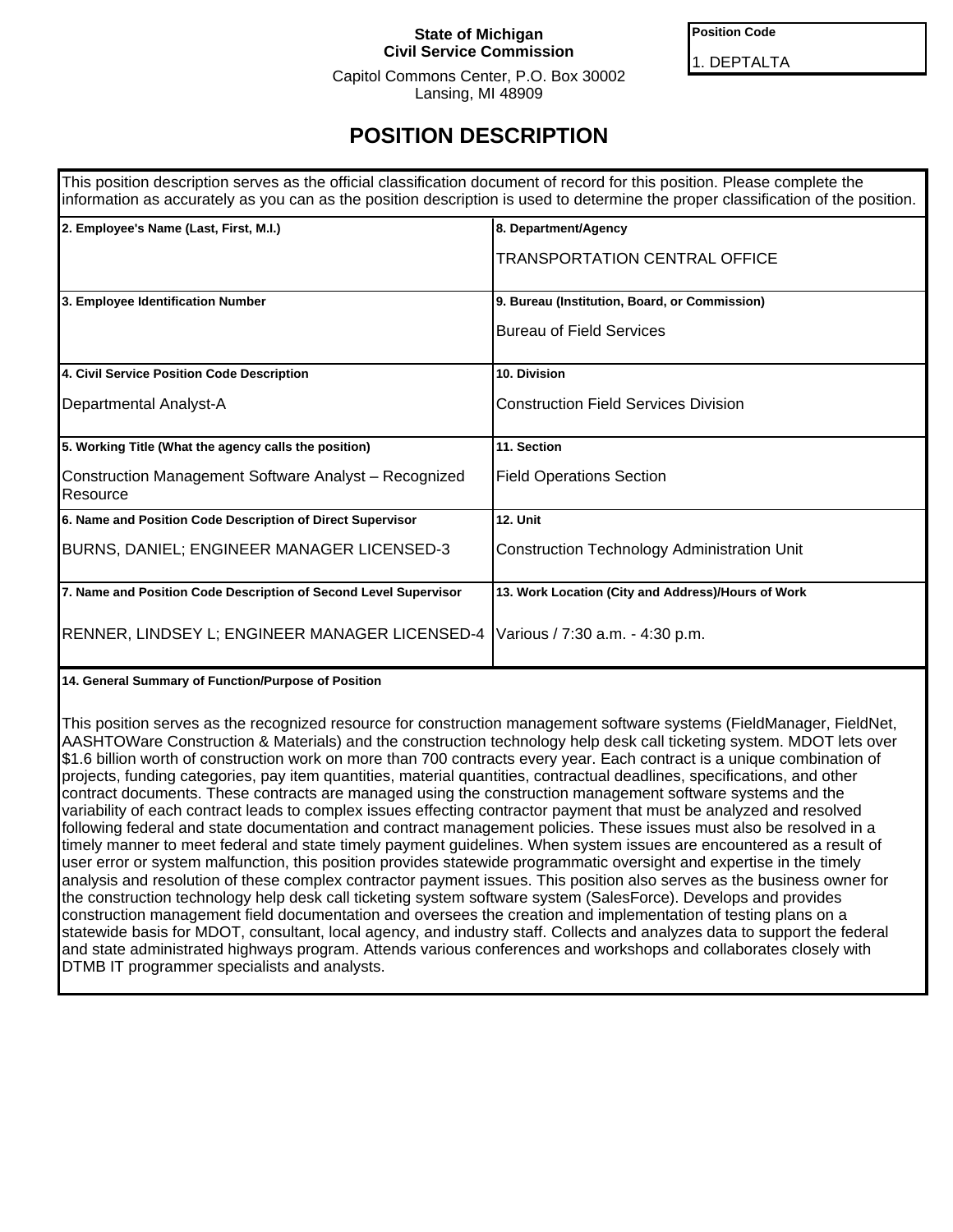**15. Please describe the assigned duties, percent of time spent performing each duty, and what is done to complete each duty.**

**List the duties from most important to least important. The total percentage of all duties performed must equal 100 percent.**

**Duty 1**

**General Summary: Percentage: 65**

Serve as the recognized resource MDOT Construction Management Help Desk analyst responsible for providing programmatic oversight and expertise to internal staff, local government agencies, engineering consultant firms, construction contractor firms, and other system users regarding MDOT's construction management software, call ticketing system software, and complex issues affecting contractor payments.

#### **Individual tasks related to the duty:**

- Establish criteria, standards and guidelines for the construction management help desk to ensure compliance with federal and state construction management and documentation requirements.
- Interpret existing laws, policies, and procedures as they relate to construction management and documentation requirements.
- Analyze and resolve time sensitive issues relating to system errors and contractor payment errors.
- Analyze system issues and recommend processes to resolve issues to DTMB agency services IT programmer specialist and analysts. Some examples of system issues and resolutions include:
	- Inconsistencies are discovered in contractor payment data across FieldManager, FieldNet, and CAS. An internal audit of the pay item quantities will need to be performed and the appropriate corrective action could include recommending DTMB to manually update or overriding data via direct access to the databases.
	- Users are unable to locate the correct contractors in FieldManager and report that contractors are missing from the system. The issue will have to be verified and the missing contractors will have to be researched to ensure that they are eligible to perform work on MDOT contracts. DTMB may have to be directed to update and distribute statewide reference data via software processes that require elevated rights.
	- FieldManager contract files can be assigned to the wrong office, go missing, damaged or be lost due to human error on the part of the managing office or become locked due to expiring software licenses. This position is expected research the cause of misplaced, locked, damaged or lost files and determine the appropriate corrective action that may include recommending that DTMB use various backup or read-only data to reconstruct the missing or damaged files.
- Review contract documentation such as construction payment estimates, inspector daily work reports, contractor performance evaluations, contract modifications, materials testing reports and subcontracts to determine resolutions for contractor payment and other system errors that cannot be resolved by contract management staff.
- Develop policy materials, operations manuals, and supporting instructions, for solutions to be used at the help desk and internal and external customers.
- Maintain support records to follow up on complaints and determine potential need for further review/action.
- Coordinate internal and external staff with DTMB Agency Services IT Programmers and Analysts in the distribution and installation of all required construction management software and their components.
- Coordinate the MDOT Construction Technology help desk and provide assistance to engineers and other field staff at MDOT facilities, local government agencies, engineering consultant firms, construction contractor firms, and other system users by resolving contractor payment and other system errors that cannot be resolved by contract management staff.
- Develop policy materials, operations manuals, supporting instructions, and training for MDOT and DTMB Agency Services staff on the use of the call-ticket software used by the unit.
- Attend Construction Technology Administration Team Meetings to propose changes to policies and procedures regarding construction management systems.
- Analyze contract special provisions, other changes to standard specifications for construction, policies and procedures regarding the construction management systems and recommend changes to the documents or the software systems when inconsistencies are found.
- Evaluate construction contracts for compliance by conducting internal audits requested by management.
- Assist Contract Services Division staff as requested with field compliance issues.
- Develop and maintain MDOT's Construction Technology information websites (internal and external).

• Administer user access to needed construction management software applications, granting appropriate access level to internal and external users including but not limited to SOM employees, FHWA staff, Contractors, Consultants, Local Agencies, etc.

- Serve as the owner for the AASHTOWare Project Construction & Materials user request form and other forms owned by the Construction Technology unit, making updates as needed to match business process changes.
	- Oversee the internal quarterly Inactive User audit for AASHTOWare Project Construction and Materials and prepare and document the associated report for future program auditors.
	- Oversee the Annual FieldNet ID audit process and prepare and document the associated report for future program auditors.
	- Oversee the bi-annual FieldManager user account audit and prepare the associated report for future program auditors.
	- Oversee the Construction Fiscal Year End Payable reporting process for construction field staff and prepare reports for use by Contract Services Division.
	- Prepare various reports for management.

**Duty 2**

**General Summary: Percentage: 15**

Serve as the department analyst and resource for quality control testing and regression testing for construction management software systems.

**Individual tasks related to the duty:**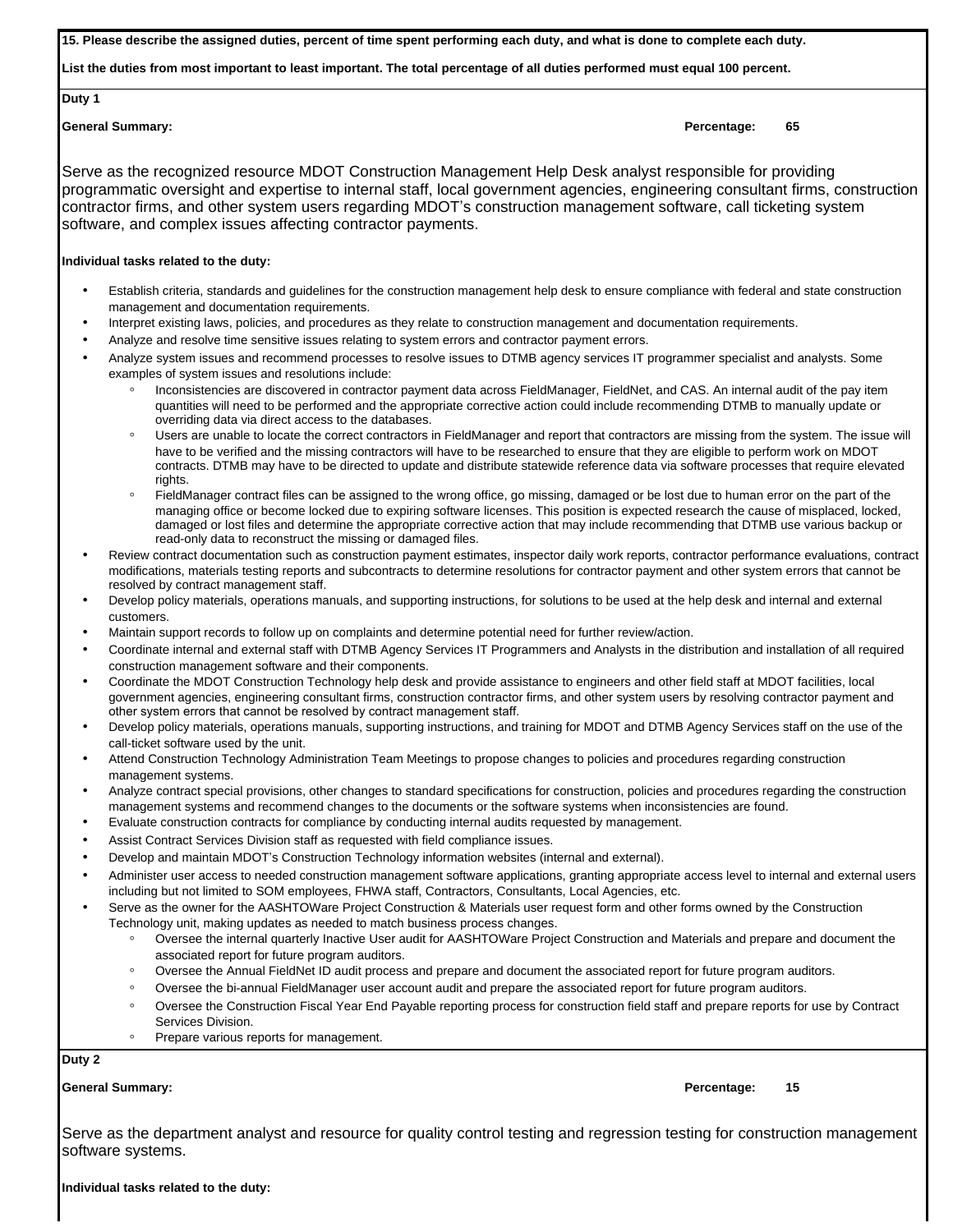- Conduct research studies and analyses to test and validate the latest releases of construction management software systems.
- Provide technical support and training for statewide personnel appointed to test construction management software systems.
- Analyze and make recommendations regarding interface issues between construction management software and other MDOT enterprise software. • Review, analyze, and recommend changes to DTMB Agency Services IT Programmers and Analysts regarding construction management software
- test plans. • Develop training materials for statewide construction management software testing including videos, users' guides, presentations, and other training publications.
- Design and conduct surveys for software testing and provide recommendations for business or software changes based on the survey results.
- Analyze various software related instructions for uniformity, clarity, and to ensure software instructions are still valid after software updates.
- Coordinate with DTMB Agency Services IT Programmers and Analysts in the preparation of test data for use in software testing.
- Ensure software and hardware resources are available and ready for testing. Coordinate the procurement and installation of computer workstations used by testers, ensuring the workstations meet the minimum system requirements to run needed software.
- Identify, document, and track solutions for testing errors using MDOT error reporting procedures.
- Prepare testing and quality control reports for management.
- Conduct User Group feature request surveys to establish priority for needed changes to software to meet user needs, prioritize requested features and compare and analyze those requests to other Ticket Maintenance Request from other states and prepare a Field Feature Request Report for management.
- Make recommendations for Annual Project User Group balloting and Ticketed Maintenance Requests for purchase by the State of Michigan.

#### **Duty 3**

#### **General Summary: Percentage: 15**

Review, evaluate and maintain statewide construction contract administration and training documents and system data related to construction management software systems.

#### **Individual tasks related to the duty:**

- Coordinate and support the MDOT help desk team in the set-up of user accounts in the software training environment.
- Assign training contracts to user accounts.
- Prepare various training related reports for management.
- Assist with and present at the annual Construction Technology Users Group Conference.
- Attend and present at various AASHTOWare workshops, meeting and conferences both statewide and nationally to create, review and modify software specifications used to develop construction management software systems that meet MDOT's needs.
- Administer the AASHTOWare Project Construction and Materials Gov Delivery account by ensuring the mailing list is up to date with active users.
- Create and send statewide user notifications via the AASHTOWare Project Construction and Materials Gov Delivery account and FieldNet.
- Recommend changes in policy and its impact to software system operations; assist the MDOT help desk team with development and revisions of procedures to accommodate business process enhancements.
- Review construction management software system user documentation to ensure consistency and that quality standards are followed.
- Review documents, such as procedure manuals and guidance documents to determine if they comply with State and Federal rules, regulations, and laws.
- Propose enhancements and revisions to rules, regulations and procedures manuals.
- Recommend updates or corrections where appropriate to all construction management software related documentation.
- Analyze various construction management related data and recommend modifications to system data tables.
- Maintain system critical data tables by performing updates and changes to construction management system data.

#### **Duty 4**

#### **General Summary: Percentage: 5**

Other duties as assigned

#### **Individual tasks related to the duty:**

Assist with related Construction Technology functions as assigned.

**16. Describe the types of decisions made independently in this position and tell who or what is affected by those decisions.** 

Daily decisions are made regarding options for software end users along with decisions regarding the updating of software documentation such as training manuals, user guides. These decisions affect construction management software users at MDOT, local agencies, consultant and contracting firms, and the Bureau of Finance and Administration, Contract Services Division, and Bureau of Development. The construction management system produces substantial budgetary savings and issues the payments to contractors. Performs assignments and uses judgment in making decisions where alternatives are determined by established policies and procedures.

**17. Describe the types of decisions that require the supervisor's review.** 

Decisions that may conflict with established policies and procedures of the office and/or MDOT. Decisions that may set precedent.

**18. What kind of physical effort is used to perform this job? What environmental conditions in this position physically exposed to on the job? Indicate the amount of time and intensity of each activity and condition. Refer to instructions.**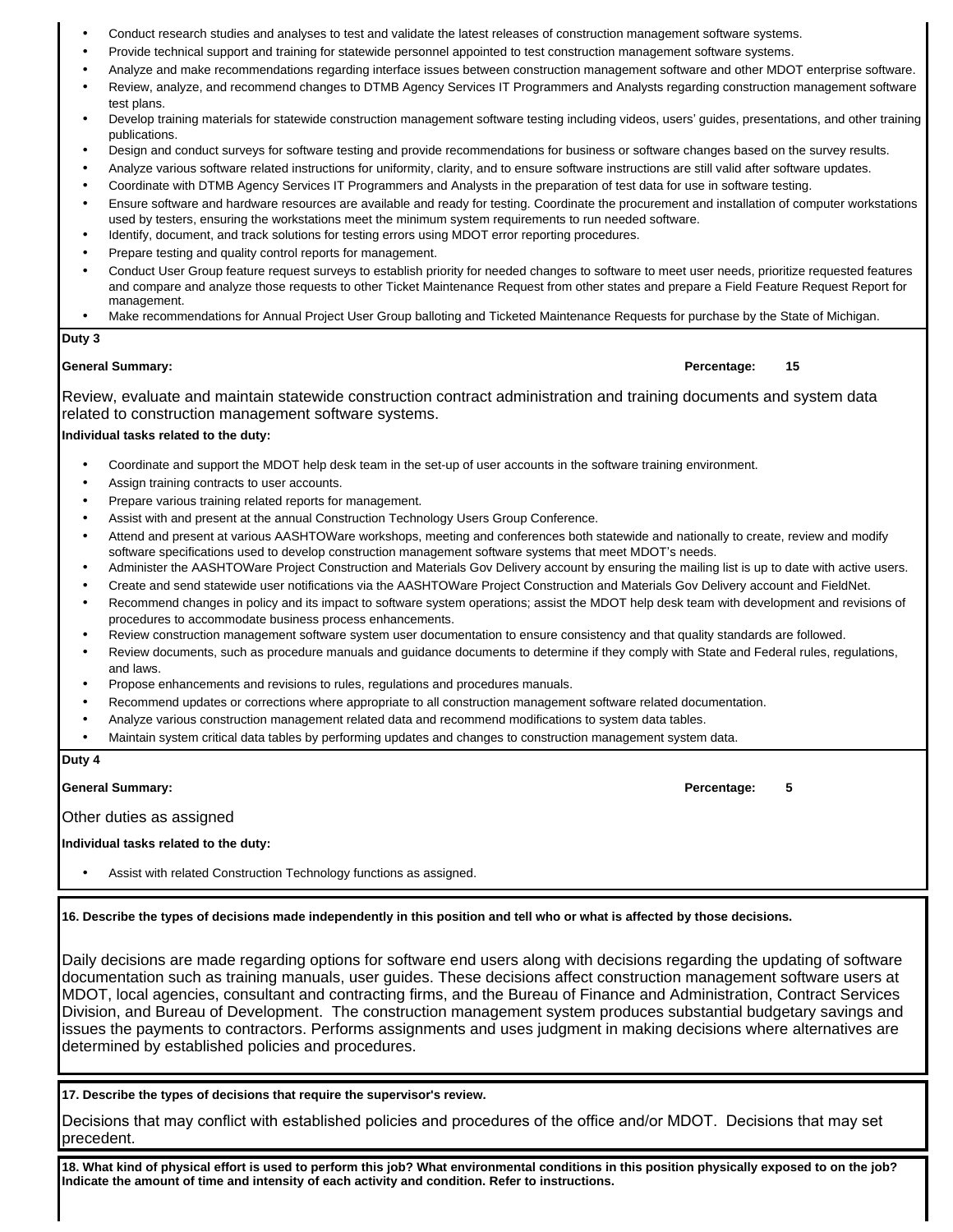Work involves normal physical effort to sit, walk, and stand. Occasional bending, twisting, and stooping may be required. Daily work on a personal computer required. Inflexible deadlines and attention to detail.

Must be able to travel throughout the state with overnight stays as needed.

**19. List the names and position code descriptions of each classified employee whom this position immediately supervises or oversees on a fulltime, on-going basis.**

**Additional Subordinates**

**20. This position's responsibilities for the above-listed employees includes the following (check as many as apply):**

| N | Complete and sign service ratings. | N | Assign work.                      |
|---|------------------------------------|---|-----------------------------------|
| N | Provide formal written counseling. | N | Approve work.                     |
| N | Approve leave requests.            | N | Review work.                      |
| N | Approve time and attendance.       | N | Provide quidance on work methods. |
| N | Orally reprimand.                  | N | Train employees in the work.      |

**22. Do you agree with the responses for items 1 through 20? If not, which items do you disagree with and why?**

Yes

**23. What are the essential functions of this position?**

This position serves as the recognized resource for construction management software systems (FieldManager, FieldNet, AASHTOWare Construction & Materials) and the construction technology help desk call ticketing system. MDOT lets over \$1.6 billion worth of construction work on more than 700 contracts every year. Each contract is a unique combination of projects, funding categories, pay item quantities, material quantities, contractual deadlines, specifications, and other contract documents. These contracts are managed using the construction management software systems and the variability of each contract leads to complex issues effecting contractor payment that must be analyzed and resolved following federal and state documentation and contract management policies. These issues must also be resolved in a timely manner to meet federal and state timely payment guidelines. When system issues are encountered as a result of user error or system malfunction, this position provides statewide programmatic oversight and expertise in the timely analysis and resolution of these complex contractor payment issues. This position also serves as the business owner for the construction technology help desk call ticketing system software system (SalesForce). Develops and provides construction management field documentation and oversees the creation and implementation of testing plans on a statewide basis for MDOT, consultant, local agency, and industry staff. Collects and analyzes data to support the federal and state administrated highways program. Attends various conferences and workshops and collaborates closely with DTMB IT programmer specialists and analysts.

**24. Indicate specifically how the position's duties and responsibilities have changed since the position was last reviewed.**

New position

**25. What is the function of the work area and how does this position fit into that function?**

The Construction Field Services Division, Construction Technology Unit provides guidance and expertise to both internal and external customers in all areas of road construction, materials testing, research, and bridge and pavement operations. This position provides support of construction management software systems which include FieldManager, FieldNet, and AASHTOWare Project Construction and Material.

**26. What are the minimum education and experience qualifications needed to perform the essential functions of this position.**

**EDUCATION:**

Possession of a bachelor's degree in any major.

**EXPERIENCE:**

### **Departmental Analyst 12**

Three years of professional experience, including one year of experience equivalent to the experienced (P11) level in state service.

Educational Substitution: College credits may be substituted on a proportional basis (one year of college education may substitute for one quarter of the required experience) for up to one half of the required experience.